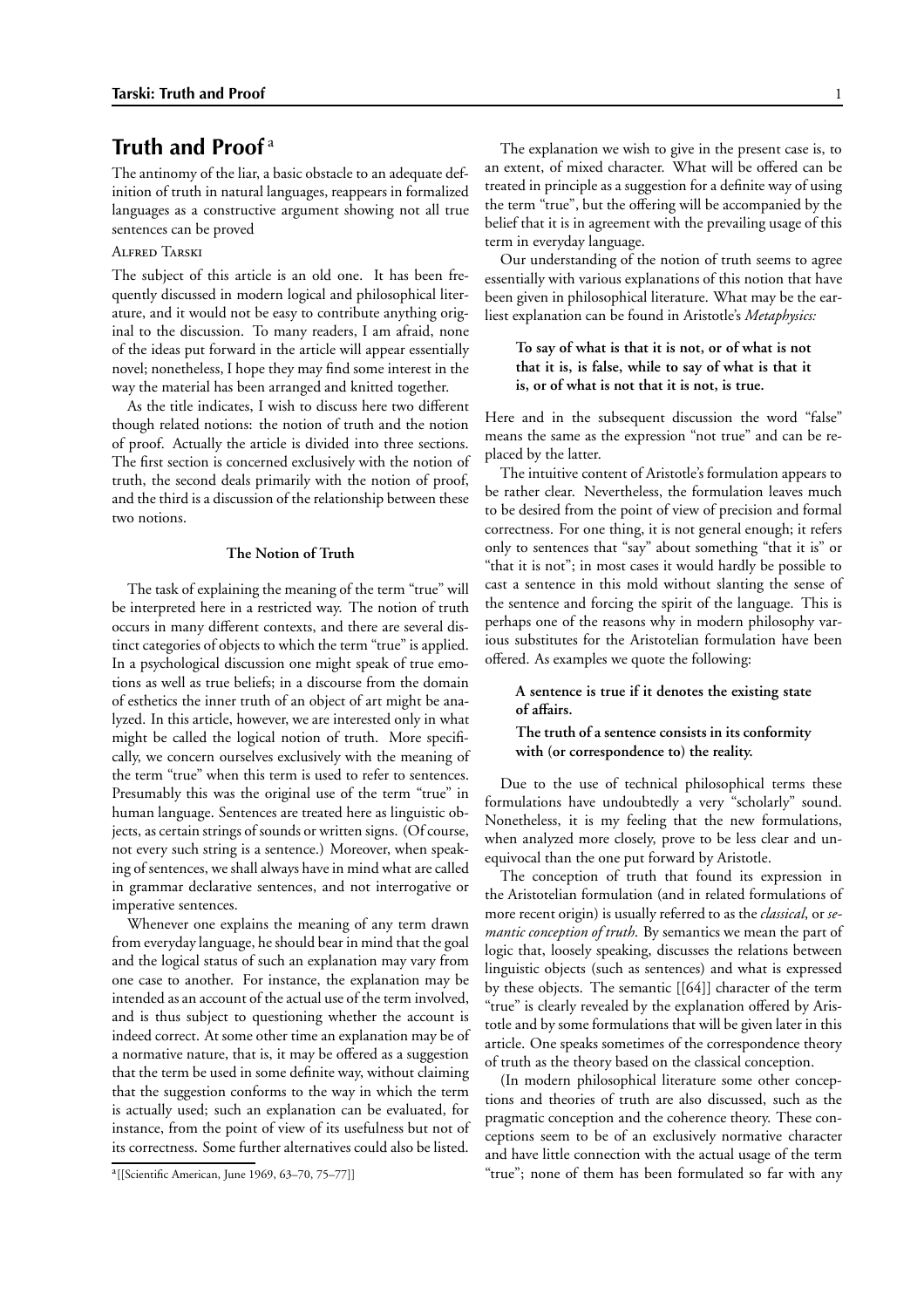degree of clarity and precision. They will not be discussed in the present article.)

We shall attempt to obtain here a more precise explanation of the classical conception of truth, one that could supersede the Aristotelian formulation while preserving its basic intentions. To this end we shall have to resort to some techniques of contemporary logic. We shall also have to specify the language whose sentences we are concerned with; this is necessary if only for the reason that a string of sounds or signs, which is a true or a false sentence but at any rate a meaningful sentence in one language, may be a meaningless expression in another. For the time being let us assume that the language with which we are concerned is the common English language.

We begin with a simple problem. Consider a sentence in English whose meaning does not raise any doubts, say the sentence "snow is white". For brevity we denote this sentence by "S", so that "S" becomes the name of the sentence. We ask ourselves the question: What do we mean by saying that  $S$  is true or that it is false? The answer to this question is simple: in the spirit of Aristotelian explanation, by saying that  $S$  is true we mean simply that snow is white, and by saying that  $S$  is false we mean that snow is not white. By eliminating the symbol "S" we arrive at the following formulations:

**(1) "snow is white" is true if and only if snow is white.**

**(1') "snow is white" is false if and only if snow is not white.**

Thus (1) and (1') provide satisfactory explanations of the meaning of the terms "true" and "false" when these terms are referred to the sentence "snow is white". We can regard (1) and (1') as partial definitions of the terms "true" and "false", in fact, as definitions of these terms with respect to a particular sentence. Notice that (1), as well as (1'), has the form prescribed for definitions by the rules of logic, namely the form of logical equivalence. It consists of two parts, the left and the right side of the equivalence, combined by the connective "if and only if". The left side is the definiendum, the phrase whose meaning is explained by the definition; the right side is the definiens, the phrase that provides the explanation. In the present case the definiendum is the following expression:

### **"snow is white" is true;**

the definiens has the form:

#### **snow is white.**

It might seem at first sight that (1), when regarded as a definition, exhibits an essential flaw widely discussed in traditional logic as a vicious circle. The reason is that certain words, for example "snow", occur in both the definiens and the definiendum. Actually, however, these occurrences have

an entirely different character. The word "snow" is a syntactical, or organic, part of the definiens; in fact the definiens is a sentence, and the word "snow" is its subject. The definiendum is also a sentence; it expresses the fact that the definiens is a true sentence. Its subject is a name of the definiens formed by putting the definiens in quotes. (When saying something of an object, one always uses a name of this object and not the object itself, even when dealing with linguistic objects.) For several reasons an expression enclosed in quotes must be treated grammatically as a single word having no syntactical parts. Hence the word "snow", which undoubtedly occurs in the definiendum as a part, does not occur there as a syntactical part. A medieval logician would say that "snow" occurs in the definiens *in suppositione formalis* and in the definiendum *in suppositione materialis*. However, words which are not syntactical parts of the definiendum cannot create a vicious circle, and the danger of a vicious circle vanishes.

The preceding remarks touch on some questions which are rather subtle and not quite simple from the logical point of view. Instead of elaborating on them, I shall indicate another manner in which any fears of a vicious circle can be dispelled. In formulating (1) we have applied a common method of forming a name of a sentence, or of any other expression, which consists in putting the expression in quotes. The method has many virtues, but it is also the source of the difficulties discussed above. To remove these difficulties let us try another method of forming names of expressions, in fact a method that can be characterized as a letter-by-letter description of an expression. Using this method we obtain instead of (1) the following lengthy formulation:

**(2) The string of three words, the first of which is the string of the letters Es, En, O and Double-U, the second is the string of letters I and Es, and the third is the string of the letters Double-U, Aitch, I, Te, and E, is a true sentence if and only if snow is white.**

Formulation (2) does not differ from (1) in its meaning; (1) can simply be regarded as an abbreviated form of (2). The new formulation is certainly much less perspicuous than the old one, but it has the advantage that it creates no appearance of a vicious circle.

Partial definitions of truth analogous to (1) (or (2)) can be constructed for other sentences as well. Each of these definitions has the form:

(3)  $\degree$  *p*" is true if and only if p,

where " $p$ " is to be replaced on both sides of (3) by the sentence for which the definition is constructed. Special attention should be paid, however, to those situations in which the sentence put in place of " $p$ " happens to contain the word "true" as a syntactical part. The corresponding equivalence (3) cannot then be viewed as a partial definition of truth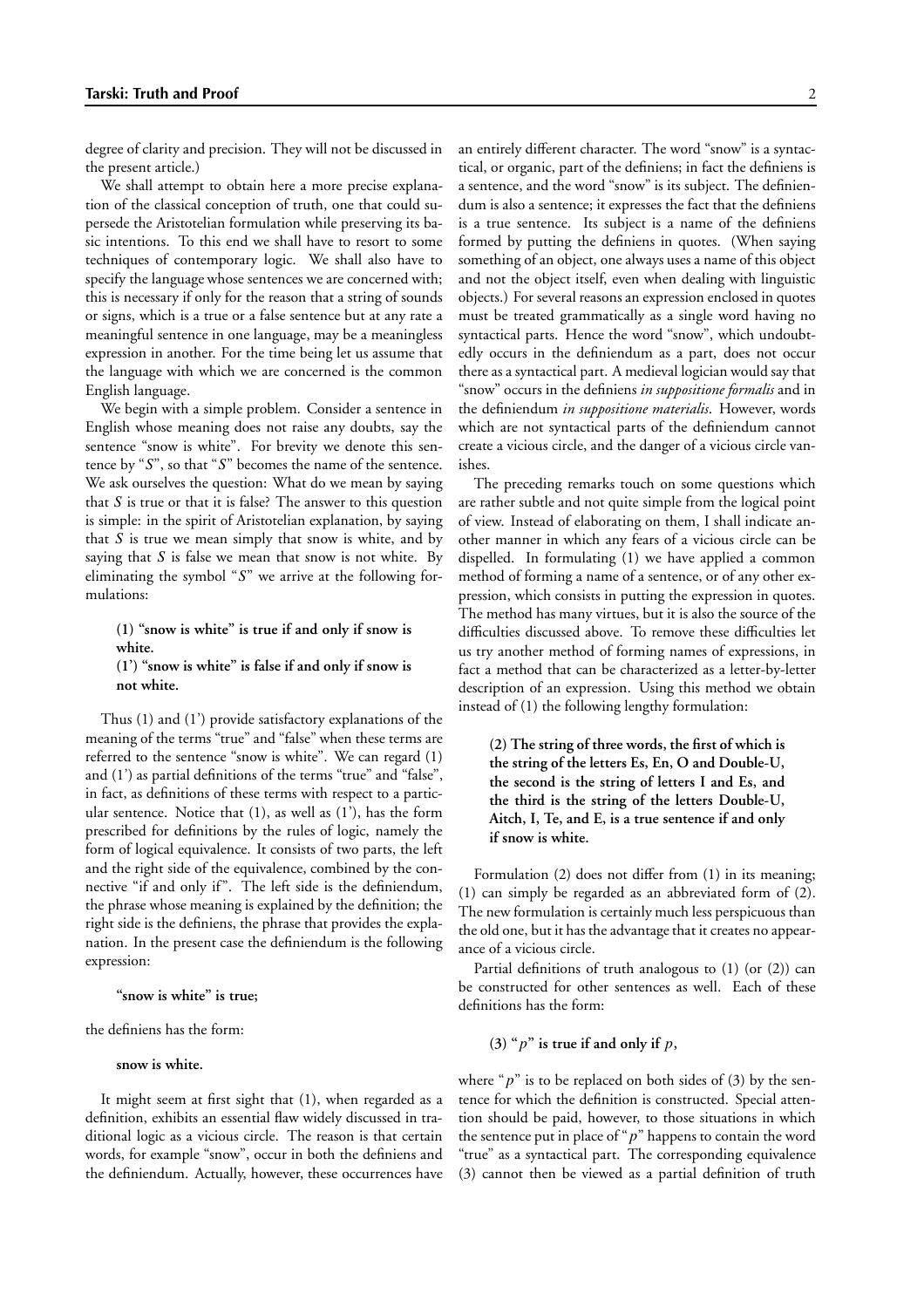since, when treated as such, it would obviously exhibit a vicious circle. Even in this case, however, (3) is a meaningful sentence, and it is actually a true sentence from the point of view of the classical conception of truth. For illustration, imagine that in a review of a book one finds the following sentence:

#### **(4) Not every sentence in this book is true.**

By applying to (4) the Aristotelian criterion, we see that the sentence (4) is true if, in fact, not every sentence in the book concerned is true, and that (4) is false otherwise; in other words, we can assert the equivalence obtained from (3) by taking  $(4)$  for "p". Of course, this equivalence states merely the conditions under which the sentence (4) is true or is not true, but by itself the equivalence does not enable us to decide which is actually the case. To verify the judgment expressed in (4) one would have to read attentively the book reviewed and ana- [[65]] lyze the truth of the sentences contained in it.

In the light of the preceding discussion we can now reformulate our main problem. We stipulate that the use of the term "true" in its reference to sentences in English then and only then conforms with the classical conception of truth if it enables us to ascertain every equivalence of the form (3) in which " $p$ " is replaced on both sides by an arbitrary English sentence. If this condition is satisfied, we shall say simply that the use of the term "true" is adequate. Thus our main problem is: can we establish an adequate use of the term "true" for sentences in English and, if so, then by what methods? We can, of course, raise an analogous question for sentences in any other language.

The problem will be solved completely if we manage to construct a general definition of truth that will be adequate in the sense that it will carry with it as logical consequences all the equivalences of form (3). If such a definition is accepted by English-speaking people, it will obviously establish an adequate use of the term "true".

Under certain special assumptions the construction of a general definition of truth is easy. Assume, in fact, that we are interested, not in the whole common English language, but only in a fragment of it, and that we wish to define the term "true" exclusively in reference to sentences of the fragmentary language; we shall refer to this fragmentary language as the language  $L$ . Assume further that  $L$  is provided with precise syntactical rules which enable us, in each particular case, to distinguish a sentence from an expression which is not a sentence, and that the number of all sentences in the language  $L$  is finite (though possibly very large). Assume, finally, that the word "true" does not occur in  $L$  and that the meaning of all words in  $L$  is sufficiently clear, so that we have no objection to using them in defining truth. Under these assumptions proceed as follows. First, prepare a complete list of all sentences in  $L$ ; suppose, for example, that there are exactly  $1,000$  sentences in  $L$ , and agree to use the symbols " $s_1$ ", " $s_2$ ", ..., " $s_{1,000}$ " as abbreviations for consecutive sentences on the list. Next, for each of the sentences " $s_1$ ", " $s_2$ ",  $\ldots$ , " $s_{1,000}$ " construct a partial definition of truth by substituting successively these sentences for " $p$ " on both sides of the schema (3). Finally, form the logical conjunction of all these partial definitions; in other words, combine them in one statement by putting the connective "and" between any two consecutive partial definitions. The only thing that remains to be done is to give the resulting conjunction a different, but logically equivalent, form, so as to satisfy formal requirements imposed on definitions by rules of logic:

**(5) For every sentence** x **(in the language** L**),** x **is true if and only if either**  $s_1$ , and x is identical to " $s_1$ ", **or**  $s_2$ , and x is identical to " $s_2$ ", **. . . . . . or finally,**  $s_{1,000}$ , and x is identical to " $s_{1,000}$ ".

We have thus arrived at a statement which can indeed be accepted as the desired general definition of truth: it is formally correct and is adequate in the sense that it implies all the equivalences of the form  $(3)$  in which "p" has been replaced by any sentence of the language L. We notice in passing that (5) is a sentence in English but obviously not in the language  $L$ ; since (5) contains all sentences in  $L$  as proper parts, it cannot coincide with any of them. Further discussion will throw more light on this point.

For obvious reasons the procedure just outlined cannot be followed if we are interested in the whole of the English language and not merely in a fragment of it. When trying to prepare a complete list of English sentences, we meet from the start the difficulty that the rules of English grammar do not determine precisely the form of expressions (strings of words) which should be regarded as sentences: a particular expression, say an exclamation, may function as a sentence in some given context, whereas an expression of the same form will not function so in some other context. Furthermore, the set of all sentences in English is, potentially at least, infinite. Although it is certainly true that only a finite number of sentences have been formulated in speech and writing by human beings up to the present moment, probably nobody would agree that the list of all these sentences comprehends all sentences in English. On the contrary, it seems likely that on seeing such a list each of us could easily produce an English sentence which is not on the list. Finally, the fact that the word "true" does occur in English prevents by itself an application of the procedure previously described.

From these remarks it does not follow that the desired definition of truth for arbitrary sentences in English cannot be obtained in some other way, possibly by using a different idea. There is, however, a more serious and fundamental reason that seems to preclude this possibility. More than that, the mere supposition that an adequate use of the term "true" (in its reference to arbitrary sentences in English) has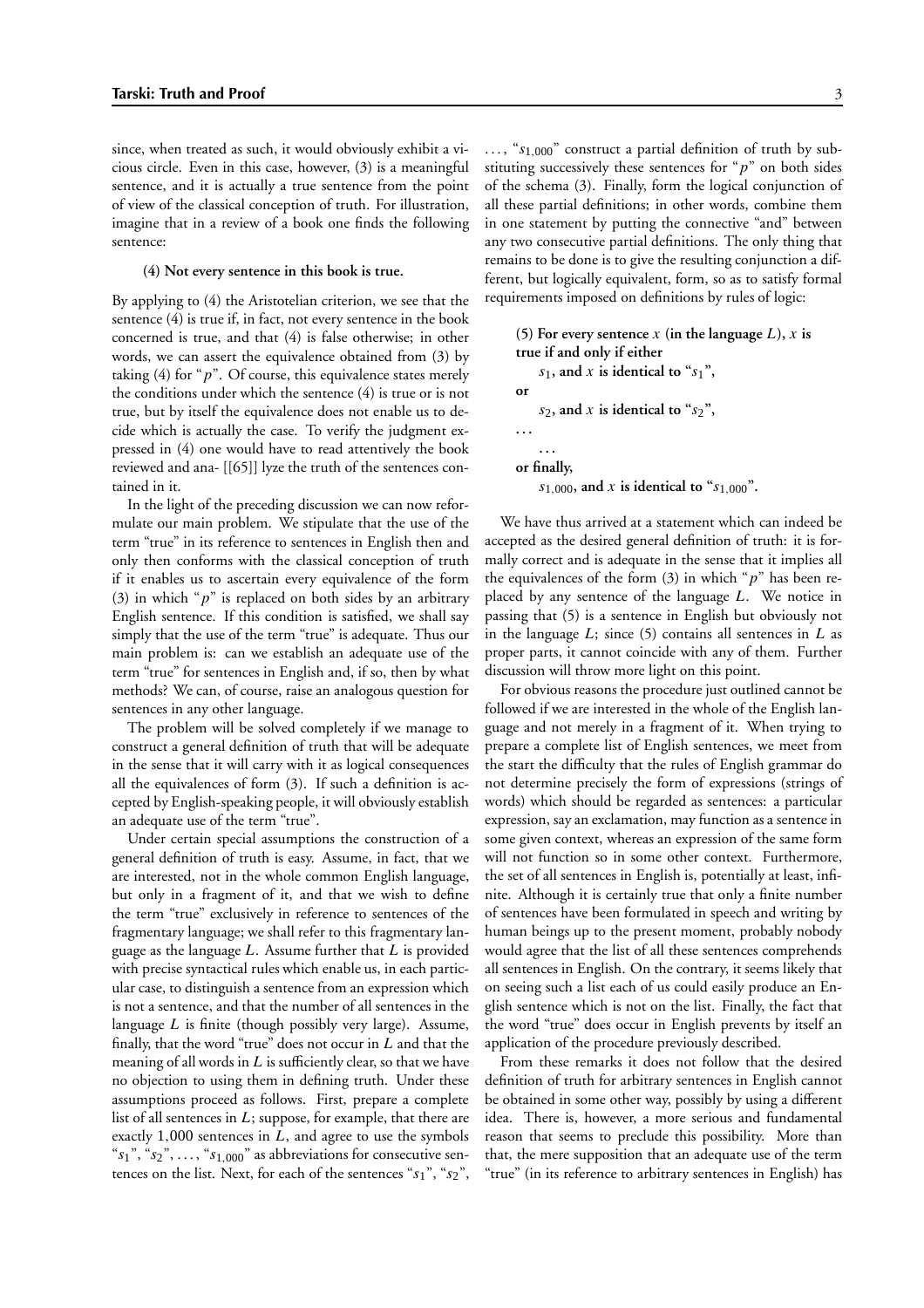been secured by any method whatsoever appears to lead to a contradiction. The simplest argument that provides such a contradiction is known as the *antinomy of the liar;* it will be carried through in the next few lines.

Consider the following sentence:<sup>b</sup>

### **(6) The sentence printed in red on page 65 of the June 1969 issue of** *Scientific American* **is false.**

Let us agree to use "s" as an abbreviation for this sentence. Looking at the date of this magazine, and the number of this page, we easily check that "s" is just the only sentence printed in red on page 65 of the June 1969 issue of *Scientific American*. Hence it follows, in particular, that

## **(7) "**s**" is false if and only if the sentence printed in red on page 65 of the June 1969 issue of** *Scientific American* **is false.**

On the other hand, "s" is undoubtedly a sentence in English. Therefore, assuming that our use of the term "true" is adequate, we can assert the equivalence (3) in which " $p$ " is replaced by "s". Thus we can state:

(8)  $\degree$ s" is true if and only if s.

We now recall that "s" stands for the whole sentence (6). Hence we can replace "s" by  $(6)$  on the right side of  $(8)$ ; we then obtain

**(9) "**s**" is true if and only if the sentence printed in red on page 65 of the June 1969 issue of** *Scientific American* **is false.**

By now comparing (8) and (9), we conclude:

**(10) "**s**" is false if and only if "**s**" is true.**

This leads to an obvious contradiction: "s" proves to be both true and false. Thus we are confronted with an antinomy. The above formulation of the antinomy of the liar is due to the Polish logician Jan Łukasiewicz.

Some more involved formulations of this antinomy are also known. Imagine, for instance, a book of 100 pages, with just one sentence printed on each page. [[66]] On page 1 we read:

**The sentence printed on page 2 of this book is true.**

On page 2 we read:

**The sentence printed on page 3 of this book is true.**

And so it goes on up to page 99. However, on page 100, the last page of the book, we find:

### **The sentence printed on page 1 of this book is false.**

Assume that the sentence printed on page 1 is indeed false. By means of an argument which is not difficult but is very long and requires leafing through the entire book, we conclude that our assumption is wrong. Consequently we assume now that the sentence printed on page 1 is true—and, by an argument which is as easy and as long as the original one, weconvince ourselves that the new assumption is wrong as well. Thus we are again confronted with an antinomy.

It turns out to be an easy matter to compose many other "antinomial books" that are variants of the one just described. Each of them has 100 pages. Every page contains just one sentence, and in fact a sentence of the form:

## **The sentence printed on page** 00 **of this book is XX.**

In each particular case "XX" is replaced by one of the words "*true*" or "*false*", while "00" is replaced by one of the numerals "1", "2",. . . , "100"; the same numeral may occur on many pages. Not every variant of the original book composed according to these rules actually yields an antinomy. The reader who is fond of logical puzzles will hardly find it difficult to describe all those variants that do the job. The following warning may prove useful in this connection. Imagine that somewhere in the book, say on page 1, it is said that the sentence on page 3 is true, while somewhere else, say on page 2, it is claimed that the same sentence is false. From this information it does not follow at all that our book is "antinomial"; we can only draw the conclusion that either the sentence on page 1 or the sentence on page 2 must be false. An antinomy does arise, however, whenever we are able to show that one of the sentences in the book is both true and false, independent of any assumptions concerning the truth or falsity of the remaining sentences.

The antinomy of the liar is of very old origin. It is usually ascribed to the Greek logician Eubulides; it tormented many ancient logicians and caused the premature death of at least one of them, Philetas of Cos. A number of other antinomies and paradoxes were found in antiquity, in the Middle Ages, and in modern times. Although many of them are now entirely forgotten, the antinomy of the liar is still analyzed and discussed in contemporary writings. Together with some recent antinomies discovered around the turn of the century (in particular, the antinomy of Russell), it has had a great impact on the development of modern logic.

Two diametrically opposed approaches to antinomies can be found in the literature of the subject. One approach is to disregard them, to treat them as sophistries, as jokes that are not serious but malicious, and that aim mainly at showing the cleverness of the man who formulates them. The opposite approach is characteristic of certain thinkers of the 19th century and is still represented, or was so a short while ago, in certain parts of our globe. According to this approach antinomies constitute a very essential element of

<sup>&</sup>lt;sup>b</sup>[[Printed in red, and on page 65, in the original]]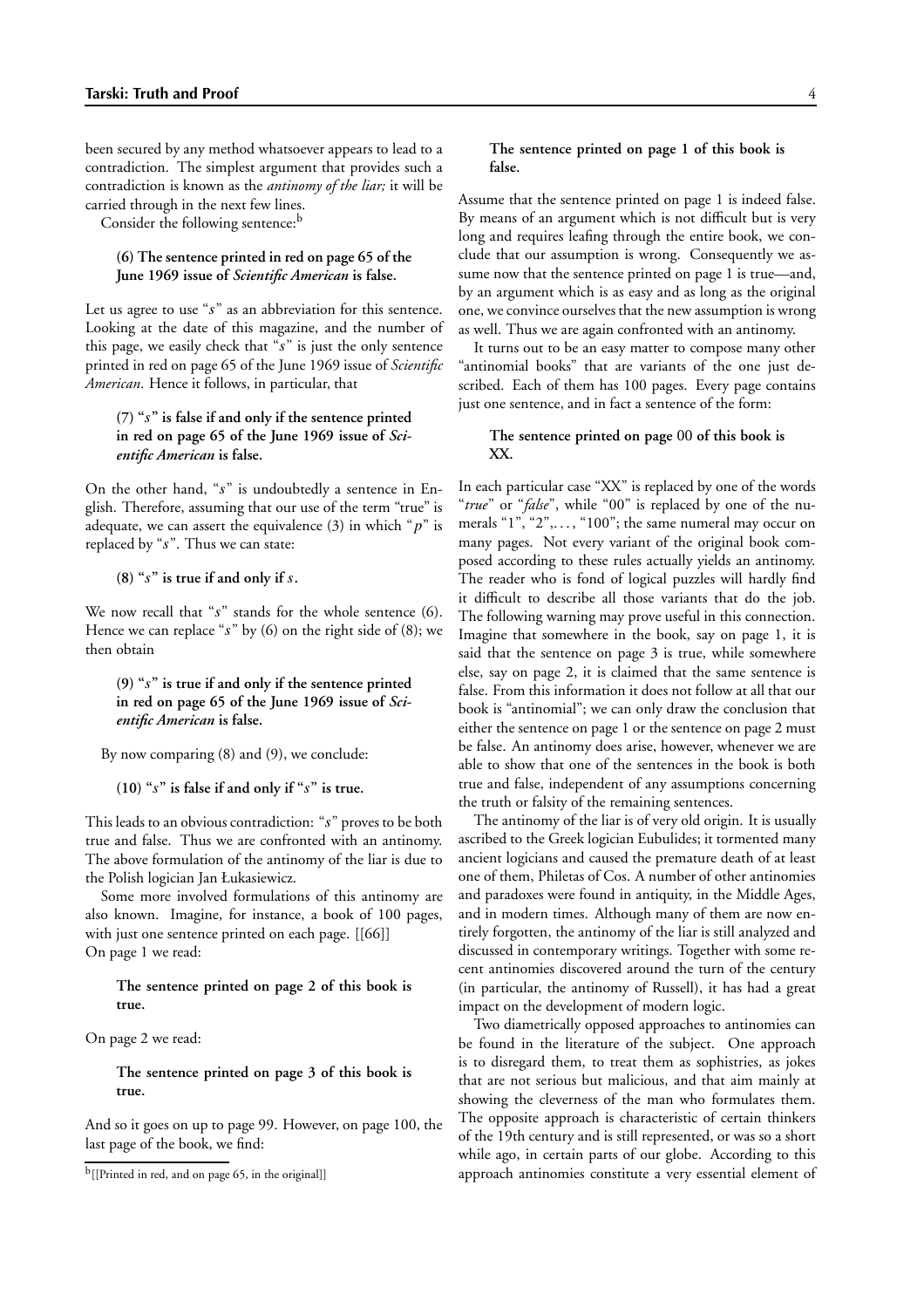human thought; they must appear again and again in intellectual activities, and their presence is the basic source of real progress. As often happens, the truth is probably somewhere in between. Personally, as a logician, I could not reconcile myself with antinomies as a permanent element of our system of knowledge. However, I am not the least inclined to treat antinomies lightly. The appearance of an antinomy is for me a symptom of disease. Starting with premises that seem intuitively obvious, using forms of reasoning that seem intuitively certain, an antinomy leads us to nonsense, a contradiction. Whenever this happens, we have to submit our ways of thinking to a thorough revision, to reject some premises in which we believed or to improve some forms of argument which we used. We do this with the hope not only that the old antinomy will be disposed of but also that no new one will appear. To this end we test our reformed system of thinking by all available means, and, first of all, we try to reconstruct the old antinomy in the new setting; this testing is a very important activity in the realm of speculative thought, akin to carrying out crucial experiments in empirical science.

From this point of view consider now specifically the antinomy of the liar. The antinomy involves the notion of truth in reference to arbitrary sentences of common English; it could easily be reformulated so as to apply to other natural languages. We are confronted with a serious problem: how can we avoid the contradictions induced by this antinomy? A radical solution of the problem which may readily occur to us would be simply to remove the word "true" from the English vocabulary or at least to abstain from using it in any serious discussion.

Those people to whom such an amputation of English seems highly unsatisfactory and illegitimate may be inclined to accept a somewhat more compromising solution, which consists in adopting what could be called (following the contemporary Polish philosopher Tadeusz Kotarbiński) "the nihilistic approach to the theory of truth". According to this approach, the word "true" has no independent meaning but can be used as a component of the two meaningful expressions "it is true that" and "it is not true that". These expressions are thus treated as if they were single words with no organic parts. The meaning ascribed to them is such that they can be immediately eliminated from any sentence in which they occur. For instance, instead of saying

**it is true that all cats are black**

we can simply say

**all cats are black**,

and instead of

**it is not true that all cats are black**

we can say

**not all cats are black**.

In other contexts the word "true" is meaningless. In particular, it cannot be used as a real predicate qualifying names of sentences. Employing the terminology of medieval logic, we can say that the word "true" can be used syncategorematically in some special situations, but it cannot ever be used categorematically.

To realize the implications of this approach, consider the sentence which was the starting point for the antinomy of the liar; that is, the sentence printed in red on page 65 in this magazine. From the "nihilistic" point of view it is not a meaningful sentence, and the antinomy simply vanishes. Unfortunately, many uses of the word "true", which otherwise seem quite legitimate and reasonable, are similarly affected by this approach. Imagine, for instance, that a certain term occurring repeatedly in the works [[67]] of an ancient mathematician admits of several interpretations. A historian of science who studies the works arrives at the conclusion that under one of these interpretations all the theorems stated by the mathematician prove to be true; this leads him naturally to the conjecture that the same will apply to any work of this mathematician that is not known at present but may be discovered in the future. If, however, the historian of science shares the "nihilistic" approach to the notion of truth, he lacks the possibility of expressing his conjecture in words. One could say that truth-theoretical "nihilism" pays lip service to some popular forms of human speech, while actually removing the notion of truth from the conceptual stock of the human mind.

We shall look, therefore, for another way out of our predicament. We shall try to find a solution that will keep the classical concept of truth essentially intact. The applicability of the notion of truth will have to undergo some restrictions, but the notion will remain available at least for the purpose of scholarly discourse.

To this end we have to analyze those features of the common language that are the real source of the antinomy of the liar. When carrying through this analysis, we notice at once an outstanding feature of this language—its allcomprehensive, universal character. The common language is universal and is intended to be so. It is supposed to provide adequate facilities for expressing everything that can be expressed at all, in any language whatsoever; it is continually expanding to satisfy this requirement. In particular, it is semantically universal in the following sense. Together with the linguistic objects, such as sentences and terms, which are components of this language, names of these objects are also included in the language (as we know, names of expressions can be obtained by putting the expressions in quotes); in addition, the language contains semantic terms such as "truth", "name", "designation", which directly or indirectly refer to the relationship between linguistic objects and what is expressed by them. Consequently, for every sentence formulated in the common language, we can form in the same language another sentence to the effect that the first sentence is true or that it is false. Using an additional "trick" we can even construct in the language what is sometimes called a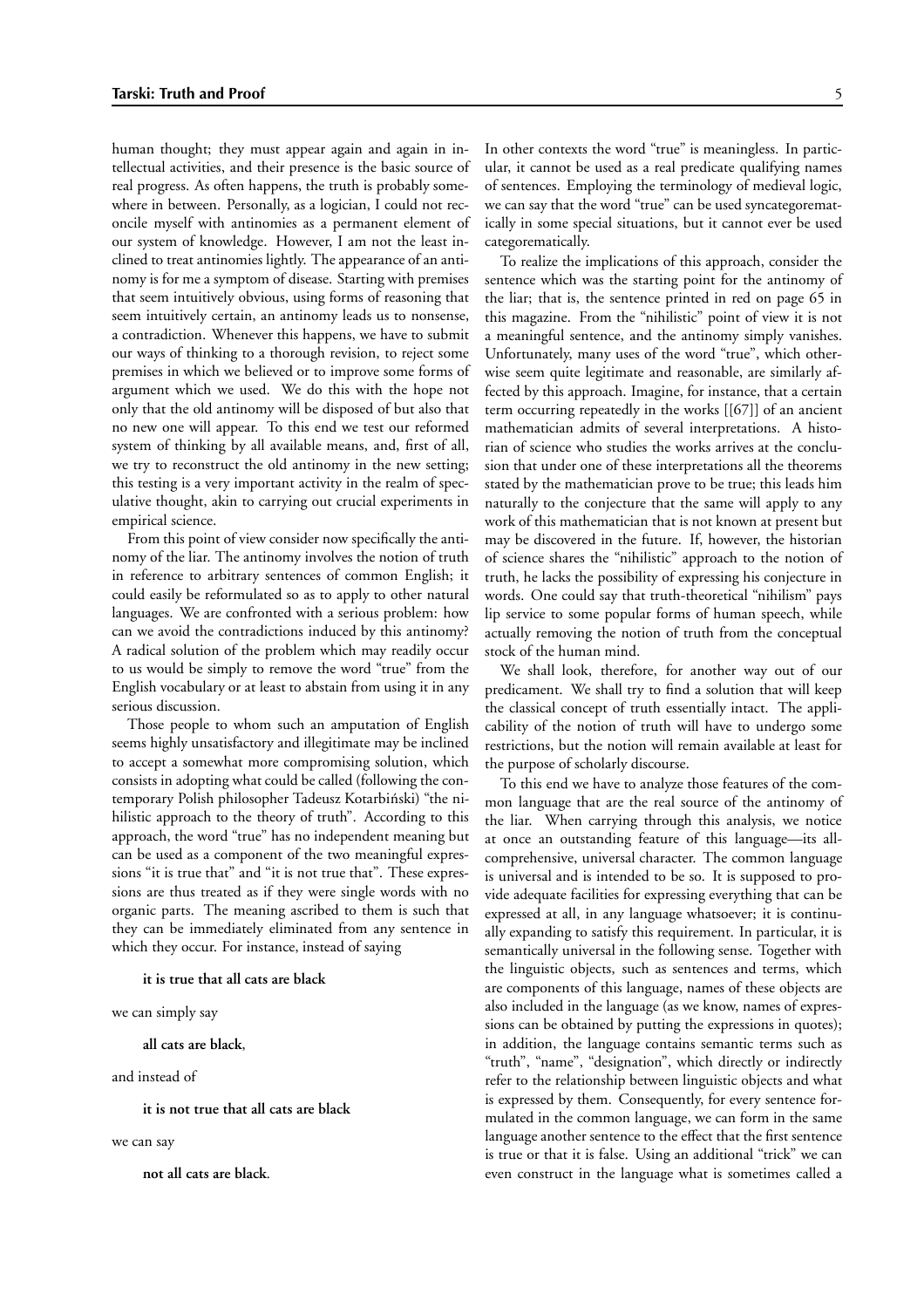self-referential sentence, that is, a sentence S which asserts the fact that  $S$  itself is true or that it is false. In case  $S$  asserts its own falsity we  $[[68]]$  can show by means of a simple argument that S is both true and false—and we are confronted again with the antinomy of the liar.

There is, however, no need to use universal languages in all possible situations. In particular, such languages are in general not needed for the purposes of science (and by science I mean here the whole realm of intellectual inquiry). In a particular branch of science, say in chemistry, one discusses certain special objects, such as elements, molecules, and so on, but not for instance linguistic objects such as sentences or terms. The language that is well adapted to this discussion is a restricted language with a limited vocabulary; it must contain names of chemical objects, terms such as "element" and "molecule", but not names of linguistic objects; hence it does not have to be semantically universal. The same applies to most of the other branches of science. The situation becomes somewhat confused when we turn to linguistics. This is a science in which we study languages; thus the language of linguistics must certainly be provided with names of linguistic objects. However, we do not have to identify the language of linguistics with the universal language or any of the languages that are objects of linguistic discussion, and we are not bound to assume that we use in linguistics one and the same language for all discussions. The language of linguistics has to contain the names of linguistic components of the languages discussed but not the names of its own components; thus, again, it does not have to be semantically universal. The same applies to the language of logic, or rather of that part of logic known as metalogic and metamathematics; here we again concern ourselves with certain languages, primarily with languages of logical and mathematical theories (although we discuss these languages from a different point of view than in the case of linguistics).

The question now arises whether the notion of truth can be precisely defined, and thus a consistent and adequate usage of this notion can be established at least for the semantically restricted languages of scientific discourse. Under certain conditions the answer to this question proves to be affirmative. The main conditions imposed on the language are that its full vocabulary should be available and its syntactical rules concerning the formation of sentences and other meaningful expressions from words listed in the vocabulary should be precisely formulated. Furthermore, the syntactical rules should be purely formal, that is, they should refer exclusively to the form (the shape) of expressions; the function and the meaning of an expression should depend exclusively on its form. In particular, looking at an expression, one should be able in each case to decide whether or not the expression is a sentence. It should never happen that an expression functions as a sentence at one place while an expression of the same form does not function so at some other place, or that a sentence can be asserted in one context while a sentence of the same form can be denied in another. (Hence it follows, in particular, that demonstrative pronouns and adverbs such

as "this" and "here" should not occur in the vocabulary of the language.) Languages that satisfy these conditions are referred to as formalized languages. When discussing a formalized language there is no need to distinguish between expressions of the same form which have been written or uttered in different places; one often speaks of them as if they were one and the same expression. The reader may have noticed we sometimes use this way of speaking even when discussing a natural language, that is, one which is not formalized; we do so for the sake of simplicity, and only in those cases in which there seems to be no danger of confusion.

Formalized languages are fully adequate for the presentation of logical and mathematical theories; I see no essential reasons why they cannot be adapted for use in other scientific disciplines and in particular to the development of theoretical parts of empirical sciences. I should like to emphasize that, when using the term "formalized languages", I do not refer exclusively to linguistic systems that are formulated entirely in symbols, and I do not have in mind anything essentially opposed to natural languages. On the contrary, the only formalized languages that seem to be of real interest are those which are fragments of natural languages (fragments provided with complete vocabularies and precise syntactical rules) or those which can at least be adequately translated into natural languages.

There are some further conditions on which the realization of our program depends. We should make a strict distinction between the language which is the object of our discussion and for which in particular we intend to construct the definition of truth, and the language in which the definition is to be formulated and its implications are to be studied. The latter is referred to as the metalanguage and the former as the object-language. The metalanguage must be sufficiently rich; in particular, it must include the objectlanguage as a part. In fact, according to our stipulations, an adequate definition of truth will imply as consequences all partial definitions of this notion, that is, all equivalences of form (3):

#### $P$ <sup>"</sup> is true if and only if p,

where " $p$ " is to be replaced (on both sides of the equivalence) by an arbitrary sentence of the object-language. Since all these consequences are formulated in the metalanguage, we conclude that every sentence of the object-language must also be a sentence of the metalanguage. Furthermore, the metalanguage must contain names for sentences (and other expressions) of the object-language, since these names occur on the left sides of the above equivalences. It must also contain some further terms that are needed for the discussion of the object-language, in fact terms denoting certain special sets of expressions, relations between expressions, and operations on expressions; for instance, we must be able to speak of the set of all sentences or of the operation of juxtaposition, by means of which, putting one of two given expressions immediately after the other, we form a new expression.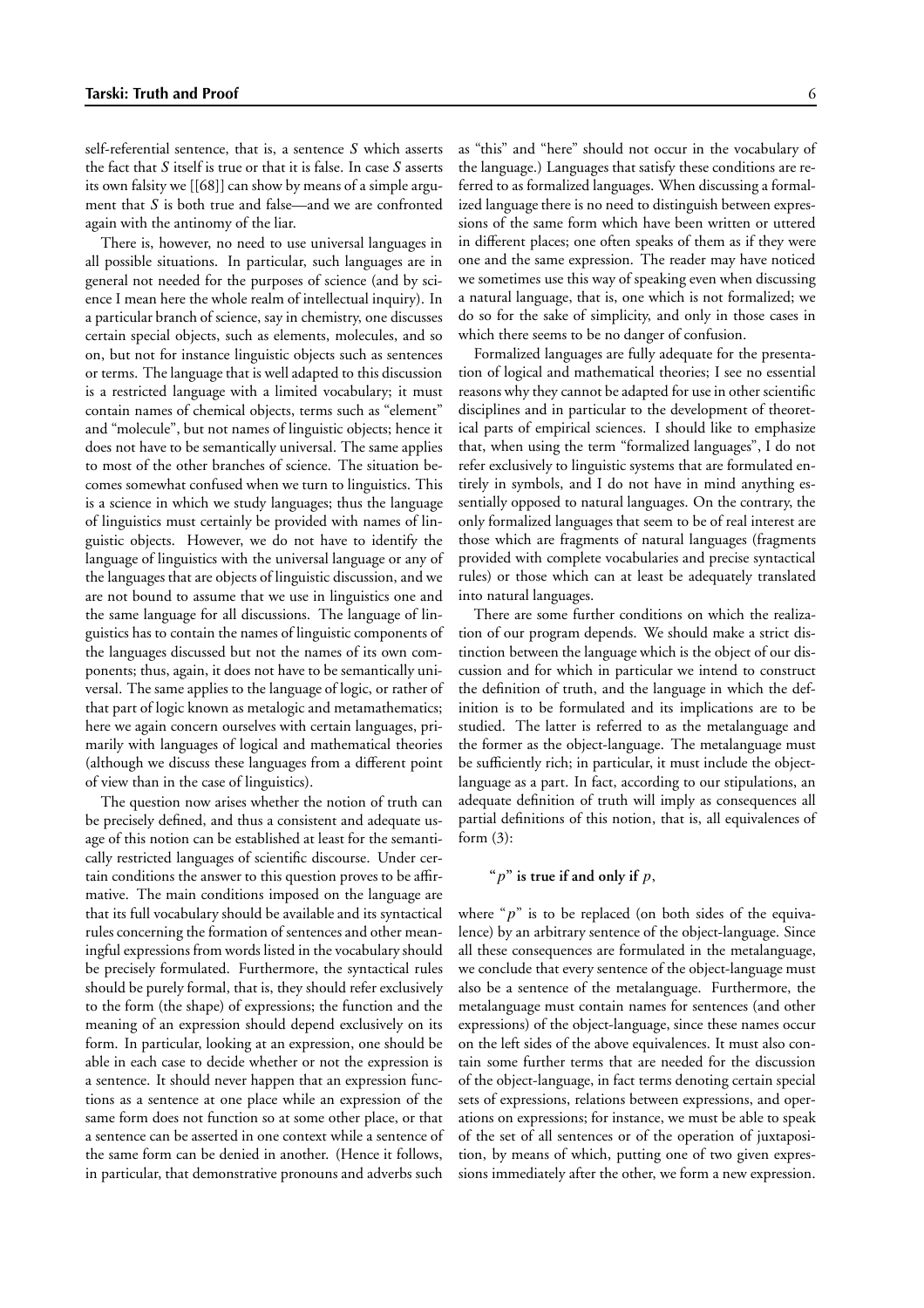Finally, by defining truth, we show that semantic terms (expressing relations between sentences of the object-language and objects referred to by these sentences) can be introduced in the metalanguage by means of definitions. Hence we conclude that the metalanguage which provides sufficient means for defining truth must be essentially richer than the objectlanguage; it cannot coincide with or be translatable into the latter, since otherwise both languages would turn out to be semantically universal, and the antinomy of the liar could be reconstructed in both of them. We shall return to this question in the last section of this article.

If all the aboveconditions aresatisfied, the construction of the desired definition of truth presents no essential difficulties. Technically, however, it is too involved to be explained here in detail. For any given sentence of the object-language one can easily formulate the corresponding partial definition of form (3). Since, however, the set of all sentences in the object-language is as a rule infinite, whereas every sentence of the metalanguage is a finite string of signs, we cannot arrive at a general defi- [[69]] nition simply by forming the logical conjunction of all partial definitions. Nevertheless, what we eventually obtain is in some intuitive sense equivalent to the imaginary infinite conjunction. Very roughly speaking, we proceed as follows. First, we consider the simplest sentences, which do not include any other sentences as parts; for these simplest sentences we manage to define truth directly (using the same idea that leads to partial definitions). Then, making use of syntactical rules which concern the formation of more complicated sentences from simpler ones, we extend the definition to arbitrary compound sentences; we apply here the method known in mathematics as definition by recursion. (This is merely a rough approximation of the actual procedure. For some technical reasons the method of recursion is actually applied to define, not the notion of truth, but the related semantic notion of satisfaction. Truth is then easily defined in terms of satisfaction.)

On the basis of the definition thus constructed we can develop the entire theory of truth. In particular, we can derive from it, in addition to all equivalences of form (3), some consequences of a general nature, such as the famous laws of contradiction and of excluded middle. By the first of these laws, no two sentences one of which is the negation of the other can both be true; by the second law, no two such sentences can both be false.

## **The Notion of Proof**

Whatever may be achieved by constructing an adequate definition of truth for a scientific language, one fact seems to be certain: the definition does not carry with it a workable criterion for deciding whether particular sentences in this language are true or false (and indeed it is not designed at all for this purpose). Consider, for example, a sentence in the language of elementary high school geometry, say "the three bisectors of every triangle meet in one point". If we are interested in the question whether this sentence is true and we turn to the definition of truth for an answer, we are in for a disappointment. The only bit of information we get is that the sentence is true if the three bisectors of a triangle always meet in one point, and is false if they do not always meet; but only a geometrical inquiry may enable us to decide which is actually the case. Analogous remarks apply to sentences from the domain of any other particular science: to [[70]] decide whether or not any such sentence is true is a task of the science itself, and not of logic or the theory of truth.

Some philosophers and methodologists of science are inclined to reject every definition that does not provide a criterion for deciding whether any given particular object falls under the notion defined or not. In the methodology of empirical sciences such a tendency is represented by the doctrine of operationalism; philosophers of mathematics who belong to the constructivist school seem to exhibit a similar tendency. In both cases, however, the people who hold this opinion appear to be in a small minority. A consistent attempt to carry out the program in practice (that is, to develop a science without using undesirable definitions) has hardly ever been made. It seems clear that under this program much of contemporary mathematics would disappear, and theoretical parts of physics, chemistry, biology, and other empirical sciences would be severely mutilated. The definitions of such notions as atom or gene as well as most definitions in mathematics do not carry with them any criteria for deciding whether or not an object falls under the term that has been defined.

Since the definition of truth does not provide us with any such criterion and at the same time the search for truth is rightly considered the essence of scientific activities, it appears as an important problem to find at least partial criteria of truth and to develop procedures that may enable us to ascertain or negate the truth (or at least the likelihood of truth) of as many sentences as possible. Such procedures are known indeed; some of them are used exclusively in empirical science and some primarily in deductive science. The notion of proof—the second notion to be discussed in this paper—refers just to a procedure of ascertaining the truth of sentences which is employed primarily in deductive science. This procedure is an essential element of what is known as the axiomatic method, the only method now used to develop mathematical disciplines.

The axiomatic method and the notion of proof within its framework are products of a long historical development. Some rough knowledge of this development is probably essential for the understanding of the contemporary notion of proof.

Originally a mathematical discipline was an aggregate of sentences that concerned a certain class of objects or phenomena, were formulated by means of a certain stock of terms, and were accepted as true. This aggregate of sentences lacked any structural order. A sentence was accepted as true either because it seemed intuitively evident, or else because it was proved on the basis of some intuitively evident sen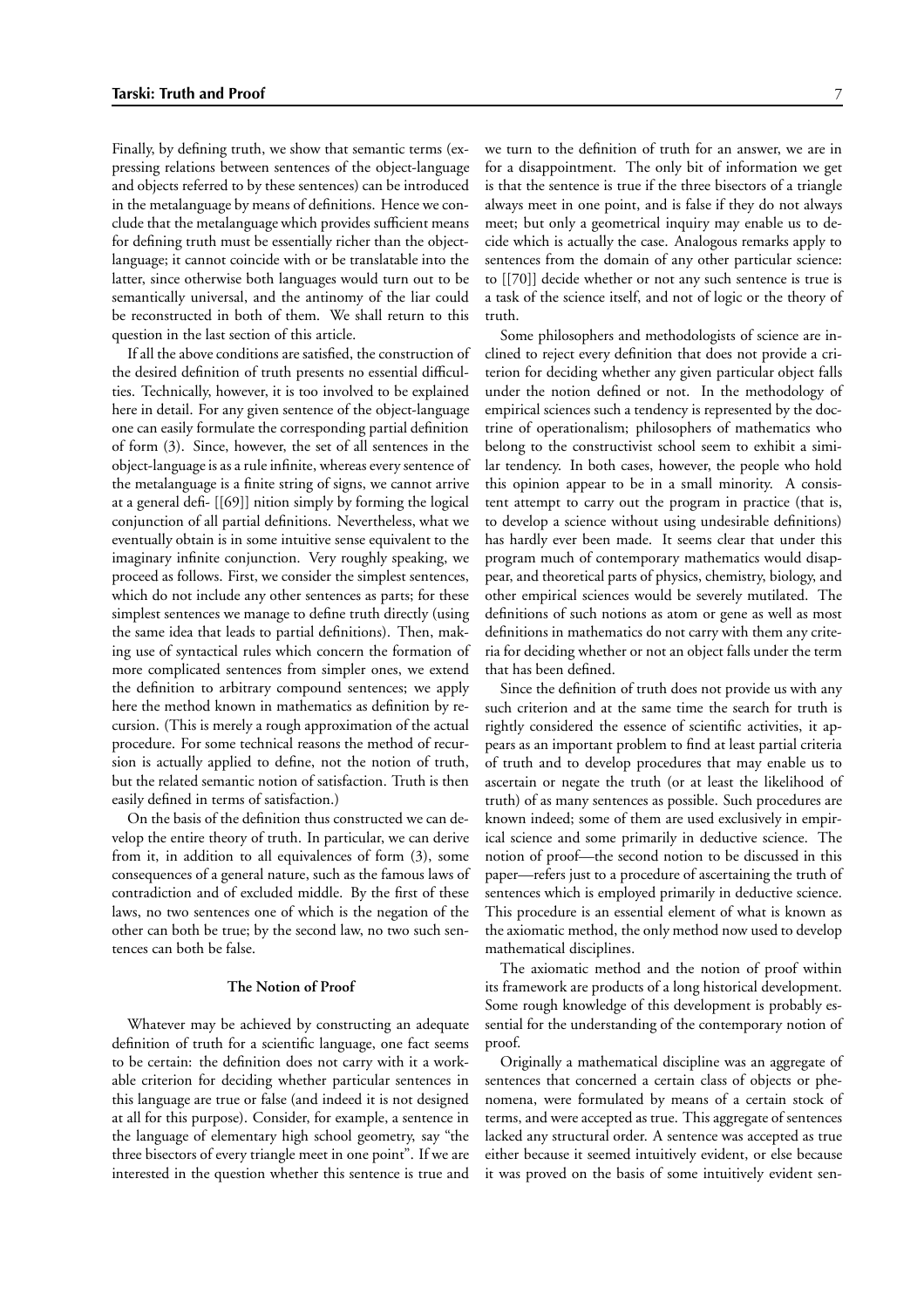tences, and thus was shown, by means of an intuitively certain argument, to be a consequence of these other sentences. The criterion of intuitive evidence (and intuitive certainty of arguments) was applied without any restrictions; every sentence recognized as true by means of this criterion was automatically included in the discipline. This description seems to fit, for instance, the science of geometry as it was known to ancient Egyptians and Greeks in its early, pre-Euclidean stage.

It was realized rather soon, however, that the criterion of intuitive evidence is far from being infallible, has no objective character, and often leads to serius errors. The entire subsequent development of the axiomatic method can be viewed as an expression of the tendency to restrict the recourse to intuitive evidence.

This tendency first revealed itself in the effort to prove as many sentences as possible, and hence to restrict as much as possible the number of sentences accepted as true merely on the basis of intuitive evidence. The ideal from this point of view would be to prove every sentence that is to be accepted as true. For obvious reasons this ideal cannot be realized. Indeed, we prove each sentence on the basis of other sentences, we prove these other sentences on the basis of some further sentences, and so on: if we are to avoid both a vicious circle and an infinite regress, the procedure must be discontinued somewhere. As a compromise between that unattainable ideal and the realizable possibilities, two principles emerged and were subsequently applied in constructing mathematical disciplines. By the first of these principles every discipline begins with a list of a small number of sentences, called axioms or primitive sentences, which seem to be intuitively evident and which are recognized as true without any further justification. According to the second principle, no other sentence is accepted in the discipline as true unless we are able to prove it with the exclusive help of axioms and those sentences that were previously proved. All the sentences that can be recognized as true by virtue of these two principles are called theorems, or provable sentences, of the given discipline. Two analogous principles concern the use of terms in constructing the discipline. By the first of them we list at the beginning a few terms, called undefined or primitive terms, which appear to be directly understandable and which we decide to use (in formulating and proving theorems) without explaining their meanings; by the second principle we agree not to use any further term unless we are able to explain its meaning by defining it with the help of undefined terms and terms previously defined. These four principles are cornerstones of the axiomatic method; theories developed in accordance with these principles are called axiomatic theories.

As is well known, the axiomatic method was applied to the development of geometry in the *Elements* of Euclid about 300 b.c. Thereafter it was used for over 2,000 years with practically no change in its main principles (which, by the way, were not even explicitly formulated for a long period of time) nor in the general approach to the subject. However, in the 19th and 20th centuries the concept of the axiomatic method did undergo a profound evolution. Those features of the evolution which concern the notion of proof are particularly significant for our discussion.

Until the last years of the 19th century the notion of proof was primarily of a psychological character. A proof was an intellectual activity that aimed at convincing oneself and others of the truth of a sentence discussed; more specifically, in developing a mathematical theory proofs were used to convince ourselves and others that a sentence discussed had to be accepted as true once some other sentences had been previously accepted as such. No restrictions were put on arguments used in proofs, except that they had to be intuitively convincing. At a certain period, however, a need began to be felt for submitting the notion of proof to a deeper analysis that would result in restricting the recourse to intuitive evidence in this context as well. This was probably related to some specific developments in mathematics, in particular to the discovery of non-Euclidean geometries. The analysis was carried out by logicians, beginning with the German logician Gottlob Frege; it led to the introduction of a new notion, that of a *formal proof*, which turned out to be an adequate substitute and an essential improvement over the old psychological notion.

The first step toward supplying a mathematical theory with the notion of [[75]] a formal proof is the formalization of the language of the theory, in the sense discussed previously in connection with the definition of truth. Thus formal syntactical rules are provided which in particular enable us simply by looking at shapes of expressions, to distinguish a sentence from an expression that is not a sentence. The next step consists in formulating a few rules of a different nature, the so-called rules of proof (or of inference). By these rules a sentence is regarded as directly derivable from given sentences if, generally speaking, its shape is related in a prescribed manner to the shapes of given sentences. The number of rules of proof is small, and their content is simple. Just like the syntactical rules, they all have a formal character, that is, they refer exclusively to shapes of sentences involved. Intuitively all the rules of derivation appear to be infallible, in the sense that a sentence which is directly derivable from true sentences by any of these rules must be true itself. Actually the infallibility of the rules of proof can be established on the basis of an adequate definition of truth. The bestknown and most important example of a rule of proof is the rule of detachment known also as *modus ponens*. By this rule (which in some theories serves as the only rule of proof) a sentence " $q$ " is directly derivable from two given sentences if one of them is the conditional sentence "if  $p$ , then  $q$ " while the other is "p"; here "p" and "q" are, as usual, abbreviations of any two sentences of our formalized language. We can now explain in what a formal proof of a given sentence consists. First, we apply the rules of proof to axioms and obtain new sentences that are directly derivable from axioms; next, we apply the same rules to new sentences, or jointly to new sentences and axioms, and obtain further sentences; and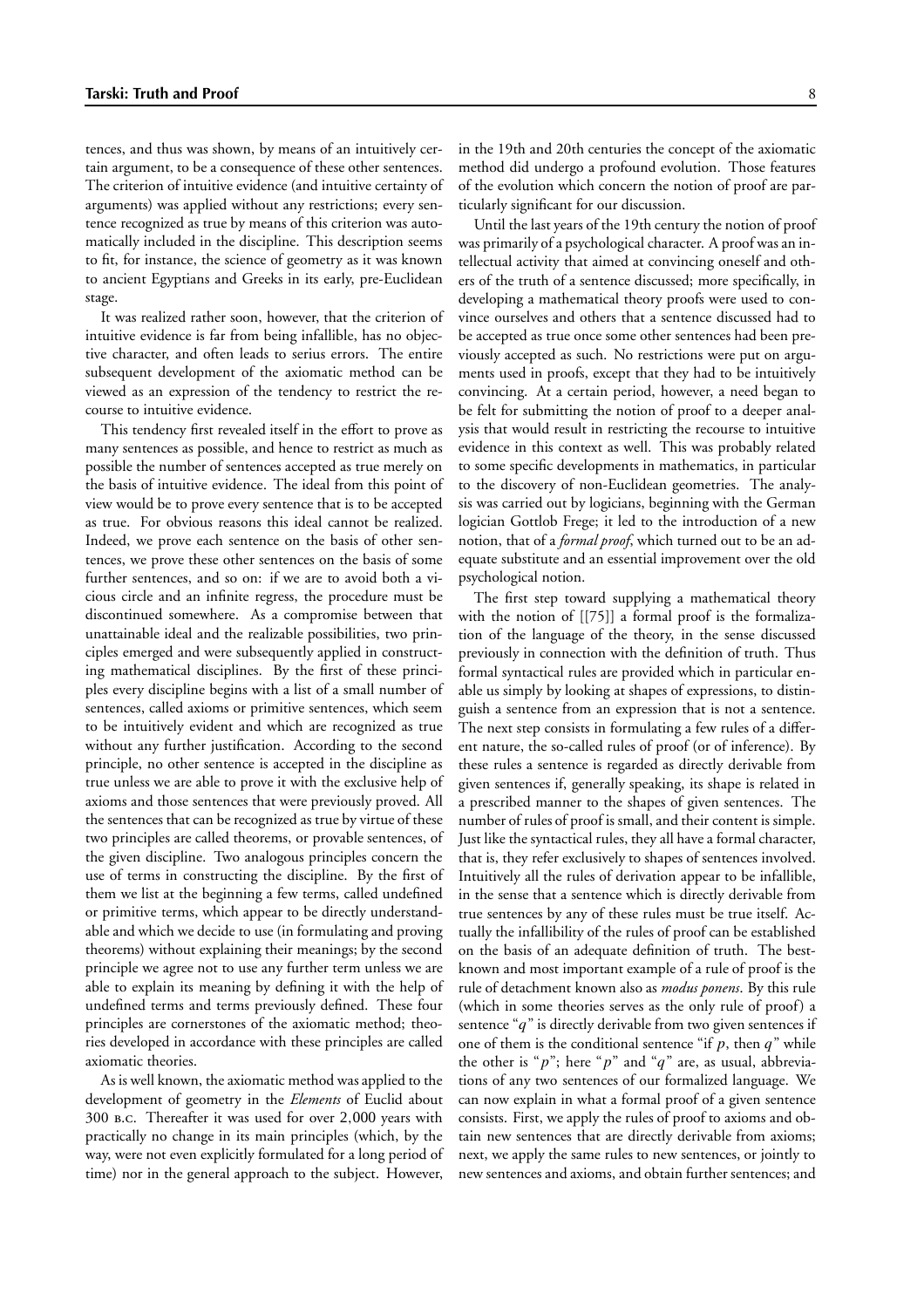we continue this process. If after a finite number of steps we arrive at a given sentence, we say that the sentence has been formally proved. This can also be expressed more precisely in the following way: a formal proof of a given sentence consists in constructing a finite sequence of sentences such that (1) the first sentence in the sequence is an axiom, (2) each of the following sentences either is an axiom or is directly derivable from some of the sentences that precede it in the sequence, by virtue of one of the rules of proof, and (3) the last sentence in the sequence is the sentence to be proved. Changing somewhat the use of the term "proof", we can even say that a formal proof of a sentence is simply any finite sequence of sentences with the three properties just listed.

An axiomatic theory whose language has been formalized and for which the notion of a formal proof has been supplied is called a formalized theory. We stipulate that the only proofs which can be used in a formalized theory are formal proofs; no sentence can be accepted as a theorem unless it appears on the list of axioms or a formal proof can be found for it. The method of presenting a formalized theory at each stage of its development is in principle very elementary. We list first the axioms and then all the known theorems in such an order that every sentence on the list which is not an axiom can be directly recognized as a theorem, simply by comparing its shape with the shapes of sentences that precede it on the list; no complex processes of reasoning and convincing are involved. (I am not speaking here of psychological processes by means of which the theorems have actually been discovered.) The recourse to intuitive evidence has been indeed considerably restricted; doubts concerning the truth of theorems have not been entirely eliminated but have been reduced to possible doubts concerning the truth of the few sentences listed as axioms and the infallibility of the few simple rules of proof. It may be added that the process of introducing new terms in the language of a theory can also be formalized by supplying special formal rules of definitions.

It is now known that all the existing mathematical disciplines can be presented as formalized theories. Formal proofs can be provided for the deepest and most complicated mathematical theorems, which were originally established by intuitive arguments.

#### **The Relationship of Truth and Proof**

It was undoubtedly a great achievement of modern logic to have replaced the old psychological notion of proof, which could hardly ever be made clear and precise, by a new simple notion of a purely formal character. But the triumph of the formal method carried with it the germ of a future setback. As we shall see, the very simplicity of the new notion turned out to be its Achilles heel.

To assess the notion of formal proof we have to clarify its relation to the notion of truth. After all, the formal proof, just like the old intuitive proof, is a procedure aimed at acquiring new true sentences. Such a procedure will be adequate only if all sentences acquired with its help prove to

be true and all true sentences can be acquired with its help. Hence the problem naturally arises: is the formal proof actually an adequate procedure for acquiring truth? In other words: does the set of all (formally) provable sentences coincide with the set of all true sentences?

To be specific, we refer this problem to a particular, very elementary mathematical discipline, namely to the arithmetic of natural numbers (the elementary number theory). We assume that this discipline has been presented as a formalized theory. The vocabulary of the theory is meager. It consists, in fact, of variables such as "m", "n",  $[p$ ",... representing arbitrary natural numbers; of numerals "0", "1", "2", . . . denoting particular numbers; of symbols denoting some familiar relations between numbers and operations on numbers such as "=", "<", "+", "-"; and, finally, of certain logical terms, namely sentential connectives ("and", "or", "if", "not") and quantifiers (expressions of the form "for every number  $m$ " and "for some number  $m$ "). The syntactical rules and the rules of proof are simple. When speaking of sentences in the subsequent discussion, we always have in mind sentences of the formalized language of arithmetic.

We know from the discussion of truth in the first section that, taking this language as the object-language, we can construct an appropriate metalanguage and formulate in it an adequate definition of truth. It proves convenient in this context to say that what we have thus defined is the set of true sentences; in fact, the definition of truth states that a certain condition formulated in the metalanguage is satisfied by all elements of this set (that is, all true sentences) and only by these elements. Even more readily we can define in the metalanguage the set of provable sentences; the definition conforms entirely with the explanation of the notion of formal proof that was given in the second section. Strictly speaking, the definitions of both truth and provability belong to a new theory formulated in the metalanguage and specifically designed for the study of our formalized arithmetic and its language. The new theory is called the metatheory or, more specifically, the meta-arithmetic. We shall not elaborate here on the way in which the metatheory is constructed—on its axioms, undefined terms, and so on. We only point out that it is within the framework of this metatheory [[76]] that we formulate and solve the problem of whether the set of provable sentences coincides with that of true sentences.

The solution of the problem proves to be negative. We shall give here a very rough account of the method by which the solution has been reached. The main idea is closely related to the one used by the contemporary American logician (of Austrian origin) Kurt Gödel in his famous paper on the incompleteness of arithmetic.

It was pointed out in the first section that the metalanguage which enables us to define and discuss the notion of truth must be rich. It contains the entire object-language as a part, and therefore we can speak in it of natural numbers, sets of numbers, relations among numbers, and so forth. But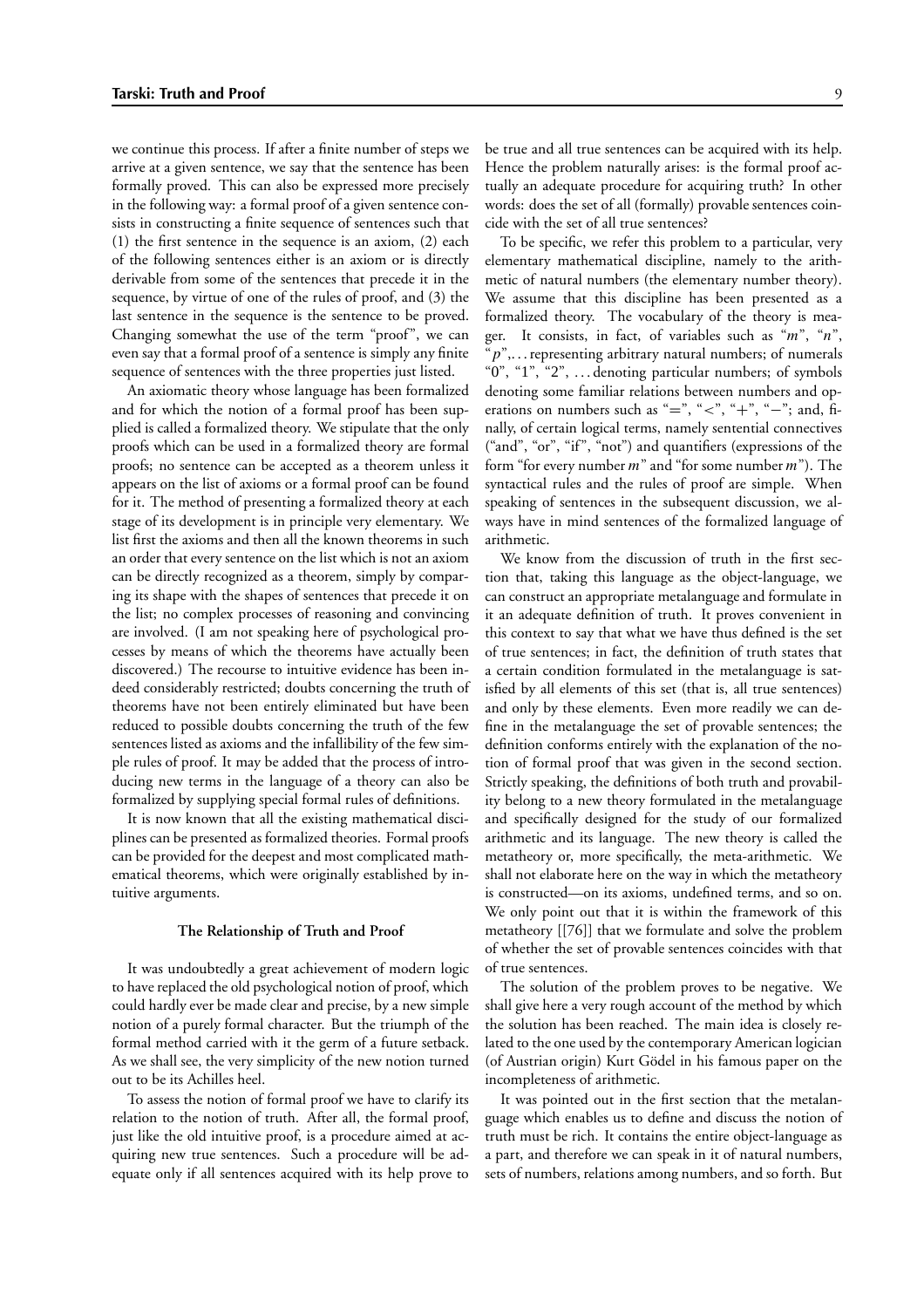it also contains terms needed for the discussion of the objectlanguage and its components; consequently we can speak in the metalanguage of expressions and in particular of sentences, of sets of sentences, of relations among sentences, and so forth. Hence in the metatheory we can study properties of these various kinds of objects and establish connections between them.

In particular, using the description of sentences provided by the syntactical rules of the object-language, it is easy to arrange all sentences (from the simplest ones through the more and more complex) in an infinite sequence and to number them consecutively. We thus correlate with every sentence a natural number in such a way that two numbers correlated with two different sentences are always different; in other words, we establish a one-to-one correspondence between sentences and numbers. This in turn leads to a similar correspondence between sets of sentences and sets of numbers, or relations among sentences and relations among numbers. In particular, we can consider numbers of provable sentences and numbers of true sentences. we call them briefly provable◦ numbers and true◦ numbers. Our main problem is reduced then to the question: are the set of provable◦ numbers and the set of true◦ numbers identical?

To answer this question negatively, it suffices, of course, to indicate a single property that applies to one set but not to the other. The property we shall actually exhibit may seem rather unexpected, a kind of *deus ex machina*.

The intrinsic simplicity of the notions of formal proof and formal provability will play a basic role here. We have seen in the second section that the meaning of these notions is explained essentially in terms of certain simple relations among sentences prescribed by a few rules of proof; the reader may recall here the rule of *modus ponens*. The corresponding relations among numbers of sentences are equally simple; it turns out that they can be characterized in terms of the simplest arithmetical operations and relations, such as addition, multiplication, and equality—thus in terms occurring in our arithmetical theory. As a consequence the set of provable° numbers can also be characterized in such terms. One can describe briefly what has been achieved by saying that the definition of provability has been translated from the metalanguage into the object-language.

On the other hand, the discussion of the notion of truth in common languages strongly suggests the conjecture that no such translation can be obtained for the definition of truth; otherwise the object-language would prove to be in a sense semantically universal, and a reappearance of the antinomy of the liar would be imminent. We confirm this conjecture by showing that, if the set of true° numbers could be defined in the language of arithmetic, the antinomy of the liar could actually be reconstructed in this language. Since, however, we are dealing now with a restricted formalized language, the antinomy would assume a more involved and sophisticated form. In particular, no expressions with an empirical content such as "the sentence printed in such-andsuch place", which played an essential part in the original

formulation of the antinomy, would occur in the new formulation. We shall not go into any further details here.

Thus the set of provable◦ numbers does not coincide with the set of true◦ numbers, since the former is definable in the language of arithmetic while the latter is not. Consequently the sets of provable sentences and true sentences do not coincide either. On the other hand, using the definition of truth we easily show that all the axioms of arithmetic are true and all the rules of proof are infallible. Hence all the provable sentences are true; therefore the converse cannot hold. Thus our final conclusion is: there are sentences formulated in the language of arithmetic that are true but cannot be proved on the basis of the axioms and rules of proof accepted in arithmetic.

One might think that the conclusion essentially depends on specific axioms and rules of inference, chosen for our arithmetical theory, and that the final outcome of the discussion could be different if we appropriately enriched the theory by adjoining new axioms or new rules of inference. A closer analysis shows, however, that the argument depends very little on specific properties of the theory discussed, and that it actually extends to most other formalized theories. Assuming that a theory includes the arithmetic of natural numbers as a part (or that, at least, arithmetic can be reconstructed in it), we can repeat the essential portion of our argument in a practically unchanged form; we thus conclude again that the set of provable sentences of the theory is different from the set of its true sentences. If, moreover, we can show (as is frequently the case) that all the axioms of the theory are true and all the rules of inference are infallible, we further conclude that there are true sentences of the theory which are not provable. Apart from some fragmentary theories with restricted means of expression, the assumption concerning the relation of the theory to the arithmetic of natural numbers is generally satisfied, and hence our conclusions have a nearly universal character. (Regarding those fragmentary theories which do not include the arithmetic of natural numbers, their languages may not be provided with sufficient means for defining the notion of provability, and their provable sentences may in fact coincide with their true sentences. Elementary geometry and elementary algebra of real numbers are the best known, and perhaps most important, examples of theories in which these notions coincide.)

The dominant part played in the whole argument by the antinomy of the liar throws some interesting light on our earlier remarks concerning the role of antinomics in the history of human thought. The antinomy of the liar first appeared in our discussion as a kind of evil force with a great destructive power. It compelled us to abandon all attempts at clarifying the notion of truth for natural languages. We had to restrict our endeavors to formalized languages of scientific discourse. As a safeguard against a possible reappearance of the antinomy, we had to complicate considerably the discussion by distinguishing between a language and its metalanguage. Subsequently, however, in the new, restricted setting, we have managed to tame the destructive energy and